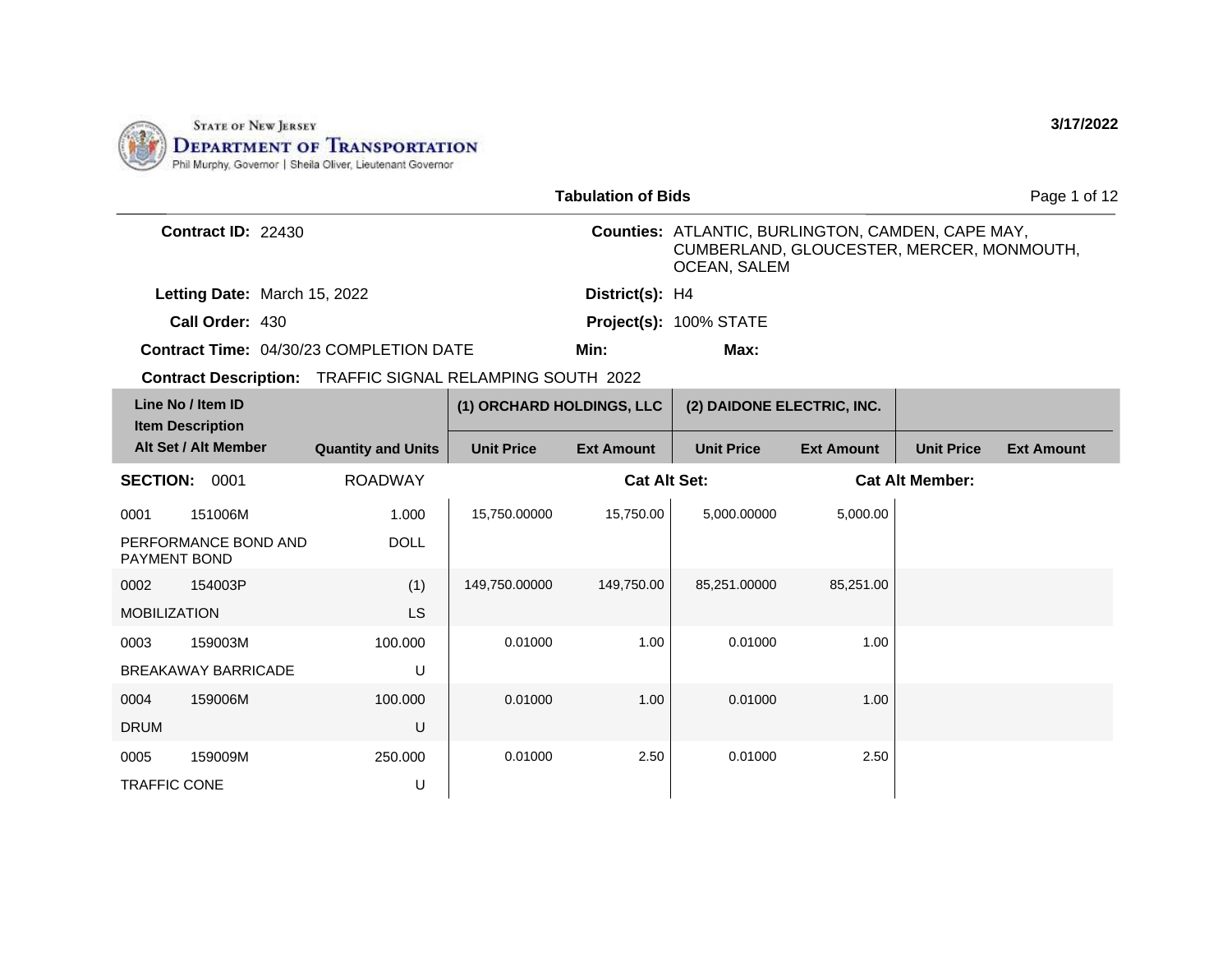

|                                                            |                                                           |                           | <b>Tabulation of Bids</b> |                                                                                                                |                   |                        | Page 2 of 12      |
|------------------------------------------------------------|-----------------------------------------------------------|---------------------------|---------------------------|----------------------------------------------------------------------------------------------------------------|-------------------|------------------------|-------------------|
| Contract ID: 22430                                         |                                                           |                           |                           | Counties: ATLANTIC, BURLINGTON, CAMDEN, CAPE MAY,<br>CUMBERLAND, GLOUCESTER, MERCER, MONMOUTH,<br>OCEAN, SALEM |                   |                        |                   |
| Letting Date: March 15, 2022                               |                                                           |                           | District(s): H4           |                                                                                                                |                   |                        |                   |
| Call Order: 430                                            |                                                           |                           |                           | Project(s): 100% STATE                                                                                         |                   |                        |                   |
| <b>Contract Time: 04/30/23 COMPLETION DATE</b>             |                                                           |                           | Min:                      | Max:                                                                                                           |                   |                        |                   |
|                                                            | Contract Description: TRAFFIC SIGNAL RELAMPING SOUTH 2022 |                           |                           |                                                                                                                |                   |                        |                   |
| Line No / Item ID<br><b>Item Description</b>               |                                                           | (1) ORCHARD HOLDINGS, LLC |                           | (2) DAIDONE ELECTRIC, INC.                                                                                     |                   |                        |                   |
| Alt Set / Alt Member                                       | <b>Quantity and Units</b>                                 | <b>Unit Price</b>         | <b>Ext Amount</b>         | <b>Unit Price</b>                                                                                              | <b>Ext Amount</b> | <b>Unit Price</b>      | <b>Ext Amount</b> |
| <b>SECTION: 0001</b>                                       | <b>ROADWAY</b>                                            |                           | <b>Cat Alt Set:</b>       |                                                                                                                |                   | <b>Cat Alt Member:</b> |                   |
| 159012M<br>0006                                            | 250,000                                                   | 0.01000                   | 2.50                      | 0.01000                                                                                                        | 2.50              |                        |                   |
| <b>CONSTRUCTION SIGNS</b>                                  | <b>SF</b>                                                 |                           |                           |                                                                                                                |                   |                        |                   |
| 0007<br>159027M                                            | 6.000                                                     | 1.00000                   | 6.00                      | 0.50000                                                                                                        | 3.00              |                        |                   |
| FLASHING ARROW BOARD, 4' X 8'                              | U                                                         |                           |                           |                                                                                                                |                   |                        |                   |
| 159108M<br>0008                                            | 3.000                                                     | 35,000.00000              | 105,000.00                | 1.00000                                                                                                        | 3.00              |                        |                   |
| <b>TRAFFIC CONTROL TRUCK WITH</b><br>MOUNTED CRASH CUSHION | U                                                         |                           |                           |                                                                                                                |                   |                        |                   |
| 109006M<br>0009                                            | 50,000.000                                                | 1.00000                   | 50,000.00                 | 1.00000                                                                                                        | 50,000.00         |                        |                   |
| <b>FORCE ACCOUNT</b>                                       | <b>DOLL</b>                                               |                           |                           |                                                                                                                |                   |                        |                   |
| 701006P<br>0010                                            | 130.000                                                   | 40.00000                  | 5,200.00                  | 95.00000                                                                                                       | 12,350.00         |                        |                   |
| 3/4" RIGID METALLIC CONDUIT                                | LF                                                        |                           |                           |                                                                                                                |                   |                        |                   |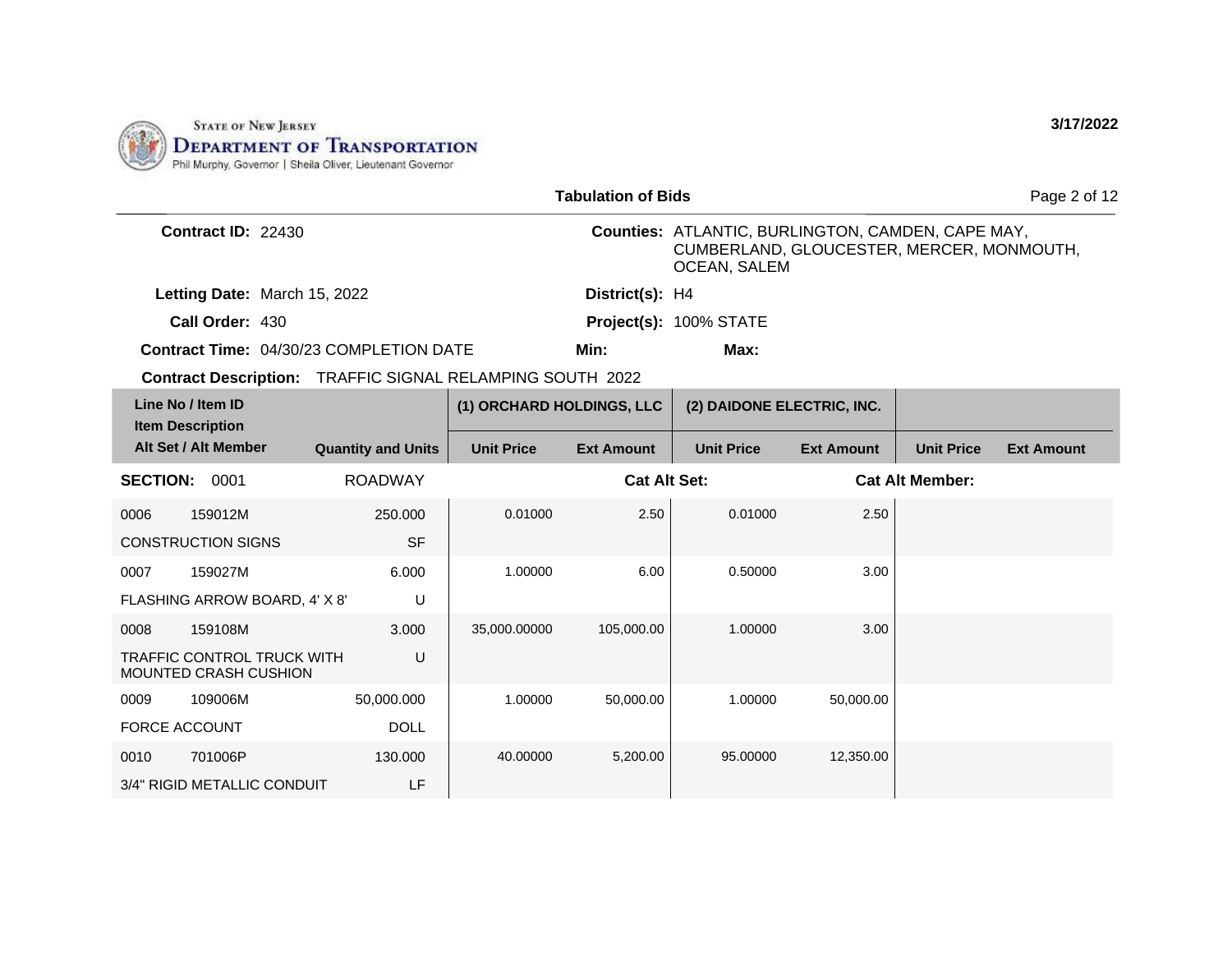

|                 |                                                |                           |                                                           | <b>Tabulation of Bids</b> |                                                                                                                              |                   |                        | Page 3 of 12      |
|-----------------|------------------------------------------------|---------------------------|-----------------------------------------------------------|---------------------------|------------------------------------------------------------------------------------------------------------------------------|-------------------|------------------------|-------------------|
|                 | Contract ID: 22430                             |                           |                                                           |                           | <b>Counties: ATLANTIC, BURLINGTON, CAMDEN, CAPE MAY,</b><br>CUMBERLAND, GLOUCESTER, MERCER, MONMOUTH,<br><b>OCEAN, SALEM</b> |                   |                        |                   |
|                 | Letting Date: March 15, 2022                   |                           |                                                           | District(s): H4           |                                                                                                                              |                   |                        |                   |
|                 | Call Order: 430                                |                           |                                                           |                           | Project(s): 100% STATE                                                                                                       |                   |                        |                   |
|                 | <b>Contract Time: 04/30/23 COMPLETION DATE</b> |                           |                                                           | Min:                      | Max:                                                                                                                         |                   |                        |                   |
|                 |                                                |                           | Contract Description: TRAFFIC SIGNAL RELAMPING SOUTH 2022 |                           |                                                                                                                              |                   |                        |                   |
|                 | Line No / Item ID<br><b>Item Description</b>   |                           | (1) ORCHARD HOLDINGS, LLC                                 |                           | (2) DAIDONE ELECTRIC, INC.                                                                                                   |                   |                        |                   |
|                 | Alt Set / Alt Member                           | <b>Quantity and Units</b> | <b>Unit Price</b>                                         | <b>Ext Amount</b>         | <b>Unit Price</b>                                                                                                            | <b>Ext Amount</b> | <b>Unit Price</b>      | <b>Ext Amount</b> |
| <b>SECTION:</b> | 0001                                           | <b>ROADWAY</b>            |                                                           | <b>Cat Alt Set:</b>       |                                                                                                                              |                   | <b>Cat Alt Member:</b> |                   |
| 0011            | 701012P                                        | 100.000                   | 50.00000                                                  | 5,000.00                  | 106.00000                                                                                                                    | 10,600.00         |                        |                   |
|                 | 1 1/2" RIGID METALLIC CONDUIT                  | LF                        |                                                           |                           |                                                                                                                              |                   |                        |                   |
| 0012            | 701036P                                        | 50.000                    | 20.00000                                                  | 1,000.00                  | 102.00000                                                                                                                    | 5,100.00          |                        |                   |
| <b>CONDUIT</b>  | 1 1/4" FLEXIBLE METALLIC                       | LF                        |                                                           |                           |                                                                                                                              |                   |                        |                   |
| 0013            | 701039P                                        | 50.000                    | 20.00000                                                  | 1,000.00                  | 102.00000                                                                                                                    | 5,100.00          |                        |                   |
| <b>CONDUIT</b>  | 1 1/2" FLEXIBLE METALLIC                       | LF                        |                                                           |                           |                                                                                                                              |                   |                        |                   |
| 0014            | 701108M                                        | 5.000                     | 2,000.00000                                               | 10.000.00                 | 1,274.00000                                                                                                                  | 6.370.00          |                        |                   |
| <b>BOX</b>      | 12" X 10" X 8" METAL JUNCTION                  | U                         |                                                           |                           |                                                                                                                              |                   |                        |                   |
| 0015            | 701192P                                        | 4,000.000                 | 3.00000                                                   | 12,000.00                 | 3.60000                                                                                                                      | 14,400.00         |                        |                   |
|                 | GROUND WIRE, NO. 8 AWG                         | LF                        |                                                           |                           |                                                                                                                              |                   |                        |                   |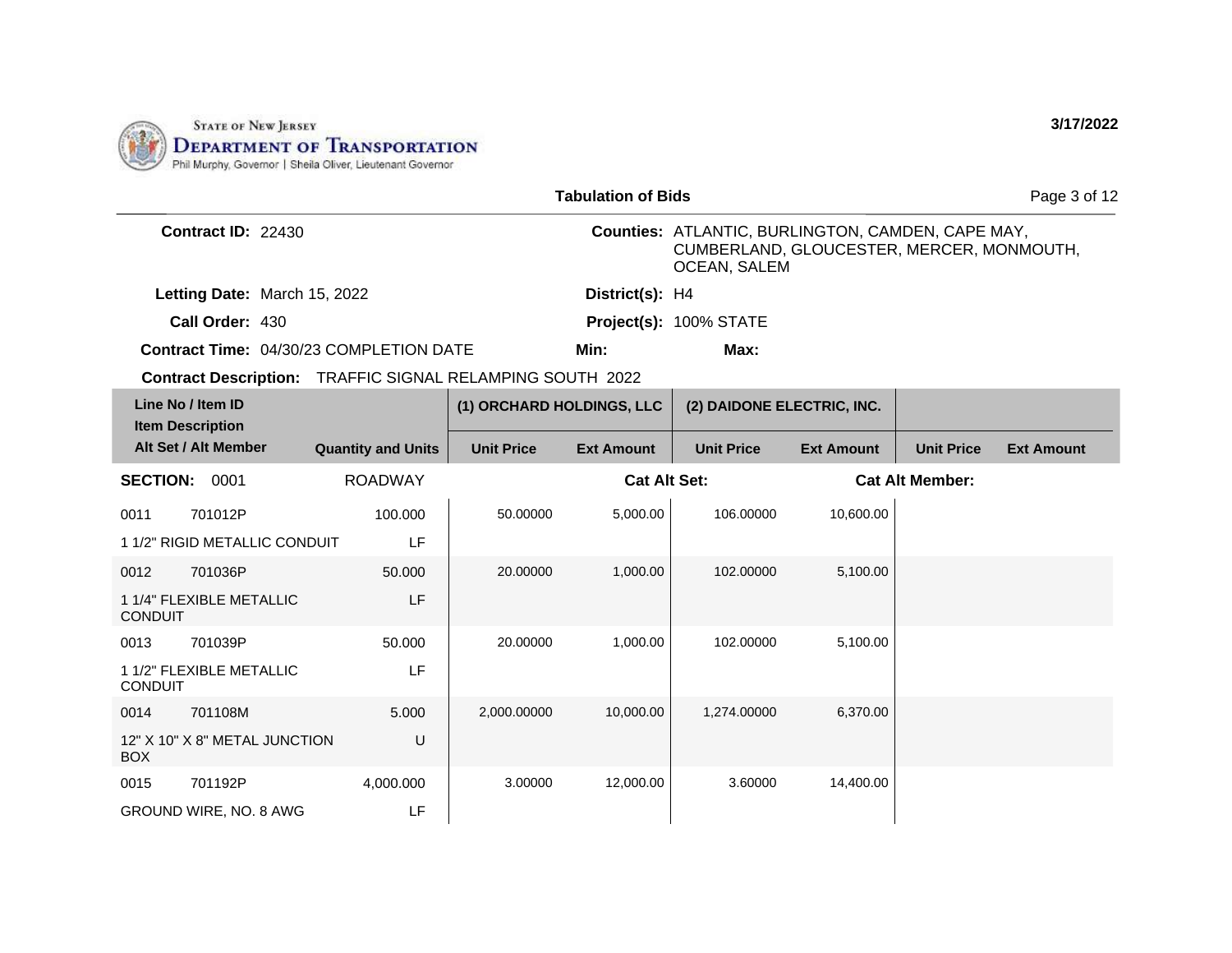

|                      |                                                                  |                           |                           | <b>Tabulation of Bids</b> |                                                                                                                              |                   |                        | Page 4 of 12      |
|----------------------|------------------------------------------------------------------|---------------------------|---------------------------|---------------------------|------------------------------------------------------------------------------------------------------------------------------|-------------------|------------------------|-------------------|
|                      | <b>Contract ID: 22430</b>                                        |                           |                           |                           | <b>Counties: ATLANTIC, BURLINGTON, CAMDEN, CAPE MAY,</b><br>CUMBERLAND, GLOUCESTER, MERCER, MONMOUTH,<br><b>OCEAN, SALEM</b> |                   |                        |                   |
|                      | Letting Date: March 15, 2022                                     |                           |                           | District(s): H4           |                                                                                                                              |                   |                        |                   |
|                      | Call Order: 430                                                  |                           |                           |                           | Project(s): 100% STATE                                                                                                       |                   |                        |                   |
|                      | <b>Contract Time: 04/30/23 COMPLETION DATE</b>                   |                           |                           | Min:                      | Max:                                                                                                                         |                   |                        |                   |
|                      | <b>Contract Description:</b> TRAFFIC SIGNAL RELAMPING SOUTH 2022 |                           |                           |                           |                                                                                                                              |                   |                        |                   |
|                      | Line No / Item ID<br><b>Item Description</b>                     |                           | (1) ORCHARD HOLDINGS, LLC |                           | (2) DAIDONE ELECTRIC, INC.                                                                                                   |                   |                        |                   |
|                      | Alt Set / Alt Member                                             | <b>Quantity and Units</b> | <b>Unit Price</b>         | <b>Ext Amount</b>         | <b>Unit Price</b>                                                                                                            | <b>Ext Amount</b> | <b>Unit Price</b>      | <b>Ext Amount</b> |
| <b>SECTION: 0001</b> |                                                                  | <b>ROADWAY</b>            |                           | <b>Cat Alt Set:</b>       |                                                                                                                              |                   | <b>Cat Alt Member:</b> |                   |
| 0016                 | 701195P                                                          | 5,000.000                 | 7.00000                   | 35,000.00                 | 8.60000                                                                                                                      | 43,000.00         |                        |                   |
| <b>AWG</b>           | MULTIPLE LIGHTING WIRE, NO. 2                                    | LF                        |                           |                           |                                                                                                                              |                   |                        |                   |
| 0017                 | 701196P                                                          | 150.000                   | 1.00000                   | 150.00                    | 5.60000                                                                                                                      | 840.00            |                        |                   |
| AWG                  | MULTIPLE LIGHTING WIRE, NO. 4                                    | LF                        |                           |                           |                                                                                                                              |                   |                        |                   |
| 0018                 | 701198P                                                          | 500.000                   | 1.00000                   | 500.00                    | 7.00000                                                                                                                      | 3,500.00          |                        |                   |
| <b>AWG</b>           | MULTIPLE LIGHTING WIRE, NO. 6                                    | LF                        |                           |                           |                                                                                                                              |                   |                        |                   |
| 0019                 | 701201P                                                          | 4,500.000                 | 2.00000                   | 9,000.00                  | 5.60000                                                                                                                      | 25,200.00         |                        |                   |
| <b>AWG</b>           | MULTIPLE LIGHTING WIRE, NO. 8                                    | LF                        |                           |                           |                                                                                                                              |                   |                        |                   |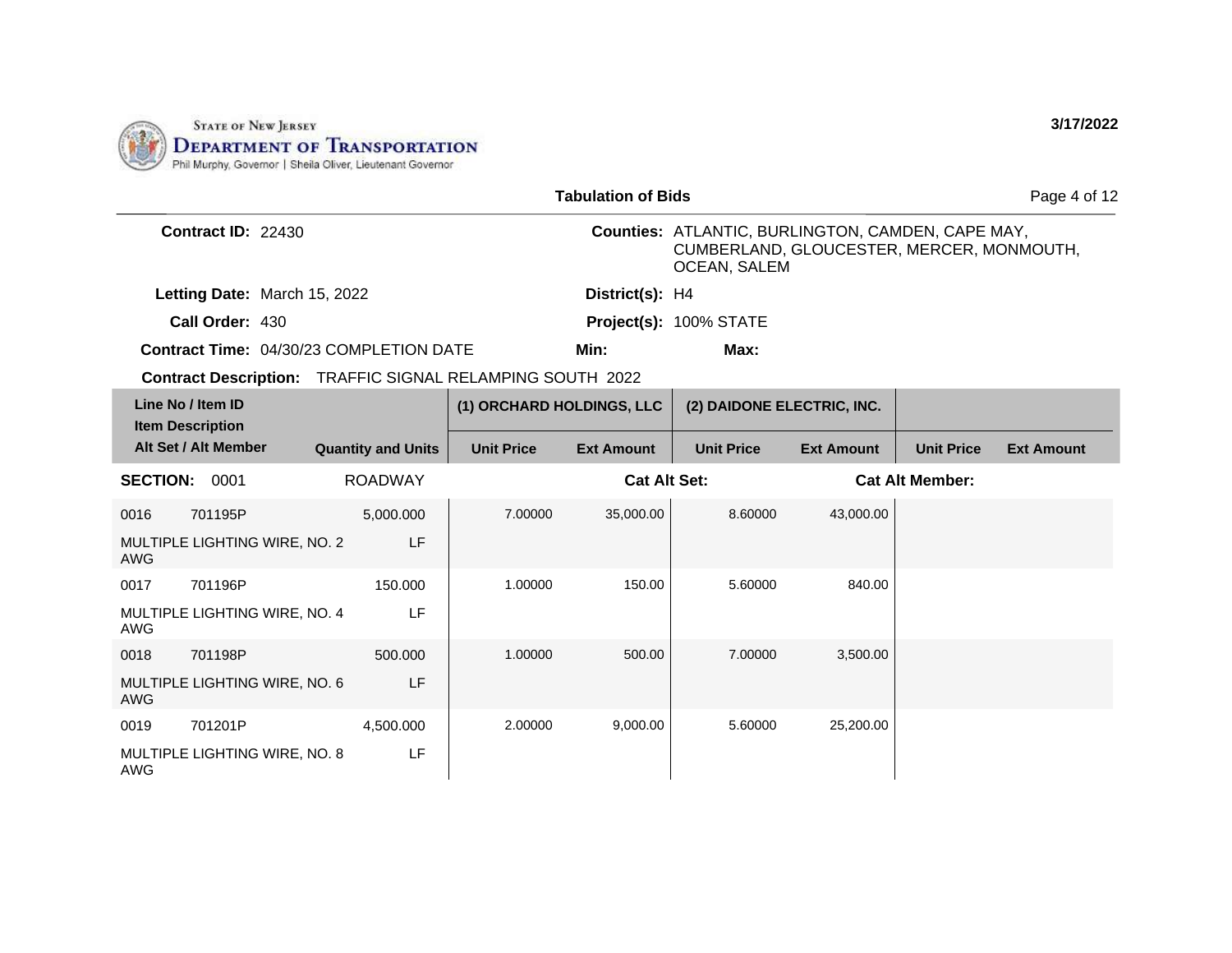

|                                                           |                           |                           | <b>Tabulation of Bids</b> |                                                                                                                              |                   |                        | Page 5 of 12      |
|-----------------------------------------------------------|---------------------------|---------------------------|---------------------------|------------------------------------------------------------------------------------------------------------------------------|-------------------|------------------------|-------------------|
| Contract ID: 22430                                        |                           |                           |                           | <b>Counties: ATLANTIC, BURLINGTON, CAMDEN, CAPE MAY,</b><br>CUMBERLAND, GLOUCESTER, MERCER, MONMOUTH,<br><b>OCEAN, SALEM</b> |                   |                        |                   |
| Letting Date: March 15, 2022                              |                           |                           | District(s): H4           |                                                                                                                              |                   |                        |                   |
| Call Order: 430                                           |                           |                           |                           | Project(s): 100% STATE                                                                                                       |                   |                        |                   |
| <b>Contract Time: 04/30/23 COMPLETION DATE</b>            |                           |                           | Min:                      | Max:                                                                                                                         |                   |                        |                   |
| Contract Description: TRAFFIC SIGNAL RELAMPING SOUTH 2022 |                           |                           |                           |                                                                                                                              |                   |                        |                   |
| Line No / Item ID<br><b>Item Description</b>              |                           | (1) ORCHARD HOLDINGS, LLC |                           | (2) DAIDONE ELECTRIC, INC.                                                                                                   |                   |                        |                   |
| Alt Set / Alt Member                                      | <b>Quantity and Units</b> | <b>Unit Price</b>         | <b>Ext Amount</b>         | <b>Unit Price</b>                                                                                                            | <b>Ext Amount</b> | <b>Unit Price</b>      | <b>Ext Amount</b> |
| <b>SECTION:</b><br>0001                                   | <b>ROADWAY</b>            |                           | <b>Cat Alt Set:</b>       |                                                                                                                              |                   | <b>Cat Alt Member:</b> |                   |
| 0020<br>701204P                                           | 5,000.000                 | 6.00000                   | 30,000.00                 | 6.30000                                                                                                                      | 31,500.00         |                        |                   |
| MULTIPLE LIGHTING WIRE, NO. 10<br><b>AWG</b>              | LF                        |                           |                           |                                                                                                                              |                   |                        |                   |
| <b>MME108M</b><br>0021                                    | 75.000                    | 75.00000                  | 5,625.00                  | 309.00000                                                                                                                    | 23,175.00         |                        |                   |
| <b>FUSE KITS</b>                                          | U                         |                           |                           |                                                                                                                              |                   |                        |                   |
| MME002M<br>0022                                           | 400,000                   | 10.00000                  | 4,000.00                  | 29.00000                                                                                                                     | 11,600.00         |                        |                   |
| <b>CONDUIT CLEARING</b>                                   | LF                        |                           |                           |                                                                                                                              |                   |                        |                   |
| 0023<br>MME010M                                           | 175.000                   | 300.00000                 | 52,500.00                 | 749.00000                                                                                                                    | 131,075.00        |                        |                   |
| <b>TROUBLESHOOTING</b>                                    | MН                        |                           |                           |                                                                                                                              |                   |                        |                   |
| 0024<br>MME024M                                           | 75,000                    | 300.00000                 | 22,500.00                 | 250,00000                                                                                                                    | 18,750.00         |                        |                   |
| <b>HIGHWAY LIGHTING RELAMPING</b>                         | U                         |                           |                           |                                                                                                                              |                   |                        |                   |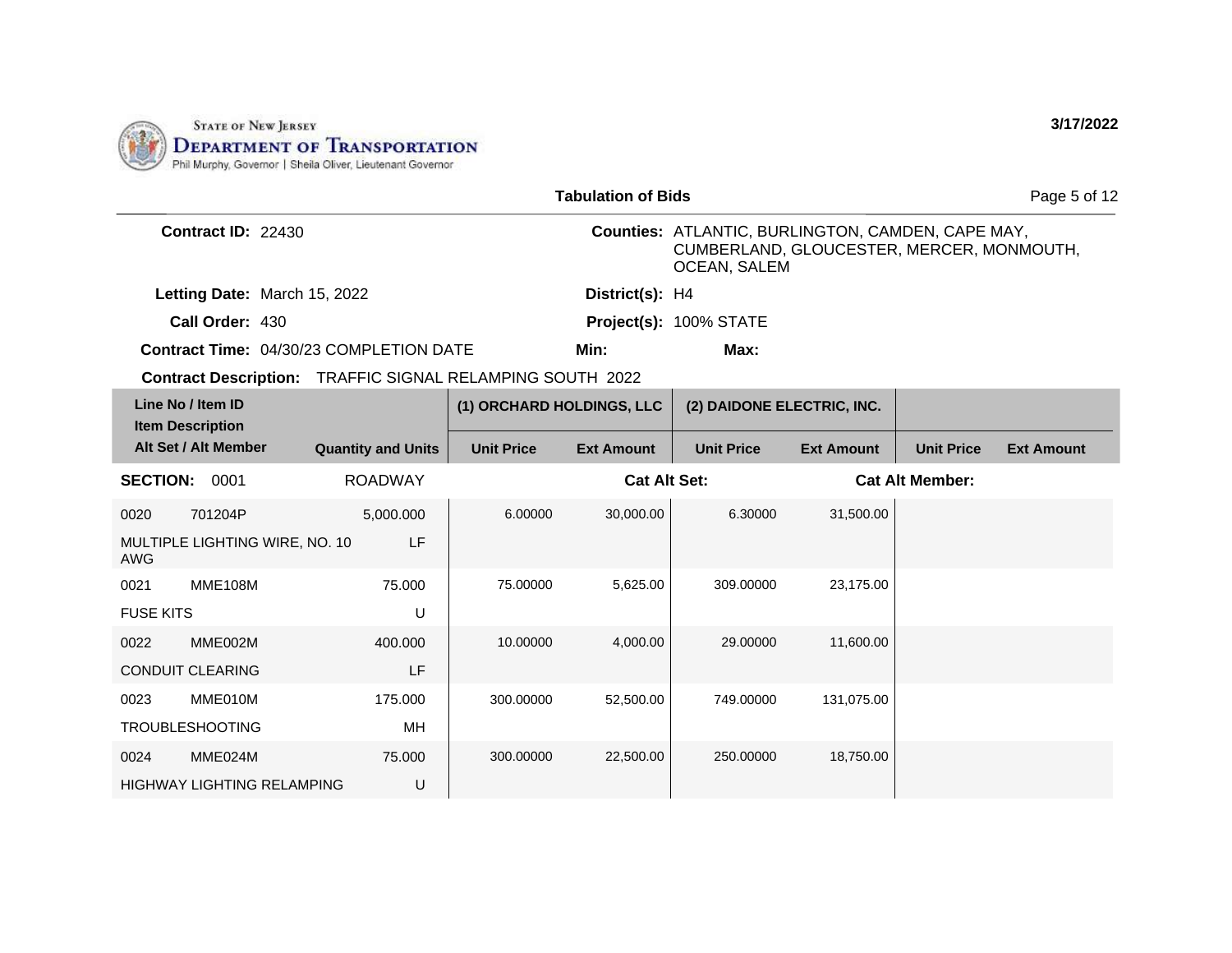

|                     |                                              |                                                                  |                           | <b>Tabulation of Bids</b> |                                                                                                                       |                   |                   | Page 6 of 12      |
|---------------------|----------------------------------------------|------------------------------------------------------------------|---------------------------|---------------------------|-----------------------------------------------------------------------------------------------------------------------|-------------------|-------------------|-------------------|
|                     | Contract ID: 22430                           |                                                                  |                           |                           | Counties: ATLANTIC, BURLINGTON, CAMDEN, CAPE MAY,<br>CUMBERLAND, GLOUCESTER, MERCER, MONMOUTH,<br><b>OCEAN, SALEM</b> |                   |                   |                   |
|                     | Letting Date: March 15, 2022                 |                                                                  |                           | District(s): H4           |                                                                                                                       |                   |                   |                   |
|                     | Call Order: 430                              |                                                                  |                           |                           | Project(s): 100% STATE                                                                                                |                   |                   |                   |
|                     |                                              | Contract Time: 04/30/23 COMPLETION DATE                          |                           | Min:                      | Max:                                                                                                                  |                   |                   |                   |
|                     |                                              | <b>Contract Description:</b> TRAFFIC SIGNAL RELAMPING SOUTH 2022 |                           |                           |                                                                                                                       |                   |                   |                   |
|                     | Line No / Item ID<br><b>Item Description</b> |                                                                  | (1) ORCHARD HOLDINGS, LLC |                           | (2) DAIDONE ELECTRIC, INC.                                                                                            |                   |                   |                   |
|                     | Alt Set / Alt Member                         | <b>Quantity and Units</b>                                        | <b>Unit Price</b>         | <b>Ext Amount</b>         | <b>Unit Price</b>                                                                                                     | <b>Ext Amount</b> | <b>Unit Price</b> | <b>Ext Amount</b> |
| <b>SECTION:</b>     | 0001                                         | <b>ROADWAY</b>                                                   | <b>Cat Alt Set:</b>       |                           | <b>Cat Alt Member:</b>                                                                                                |                   |                   |                   |
| 0025                | <b>MME102M</b>                               | 70.000                                                           | 500.00000                 | 35,000.00                 | 610.00000                                                                                                             | 42,700.00         |                   |                   |
| <b>INSTALLATION</b> | <b>LIGHTING ASSEMBLIES</b>                   | U                                                                |                           |                           |                                                                                                                       |                   |                   |                   |
| 0026                | MME017M                                      | 10.000                                                           | 450.00000                 | 4,500.00                  | 450.00000                                                                                                             | 4,500.00          |                   |                   |
| <b>INSTALLATION</b> | <b>HIGHWAY LIGHTING BALLAST</b>              | U                                                                |                           |                           |                                                                                                                       |                   |                   |                   |
| 0027                | MME100M                                      | 8.000                                                            | 1,650.00000               | 13,200.00                 | 8,569.00000                                                                                                           | 68,552.00         |                   |                   |
|                     | <b>TOWER RELAMPING</b>                       | U                                                                |                           |                           |                                                                                                                       |                   |                   |                   |
| 0028                | <b>MME101M</b>                               | 8.000                                                            | 2,245.00000               | 17,960.00                 | 2,239.00000                                                                                                           | 17,912.00         |                   |                   |
|                     | TOWER LUMINAIRE INSTALLATION                 | U                                                                |                           |                           |                                                                                                                       |                   |                   |                   |
| 0029                | MME055M                                      | 175,000                                                          | 2,450.00000               | 428,750.00                | 2,003.00000                                                                                                           | 350,525.00        |                   |                   |
|                     | SIGN LUMINAIRE INSTALLATION                  | U                                                                |                           |                           |                                                                                                                       |                   |                   |                   |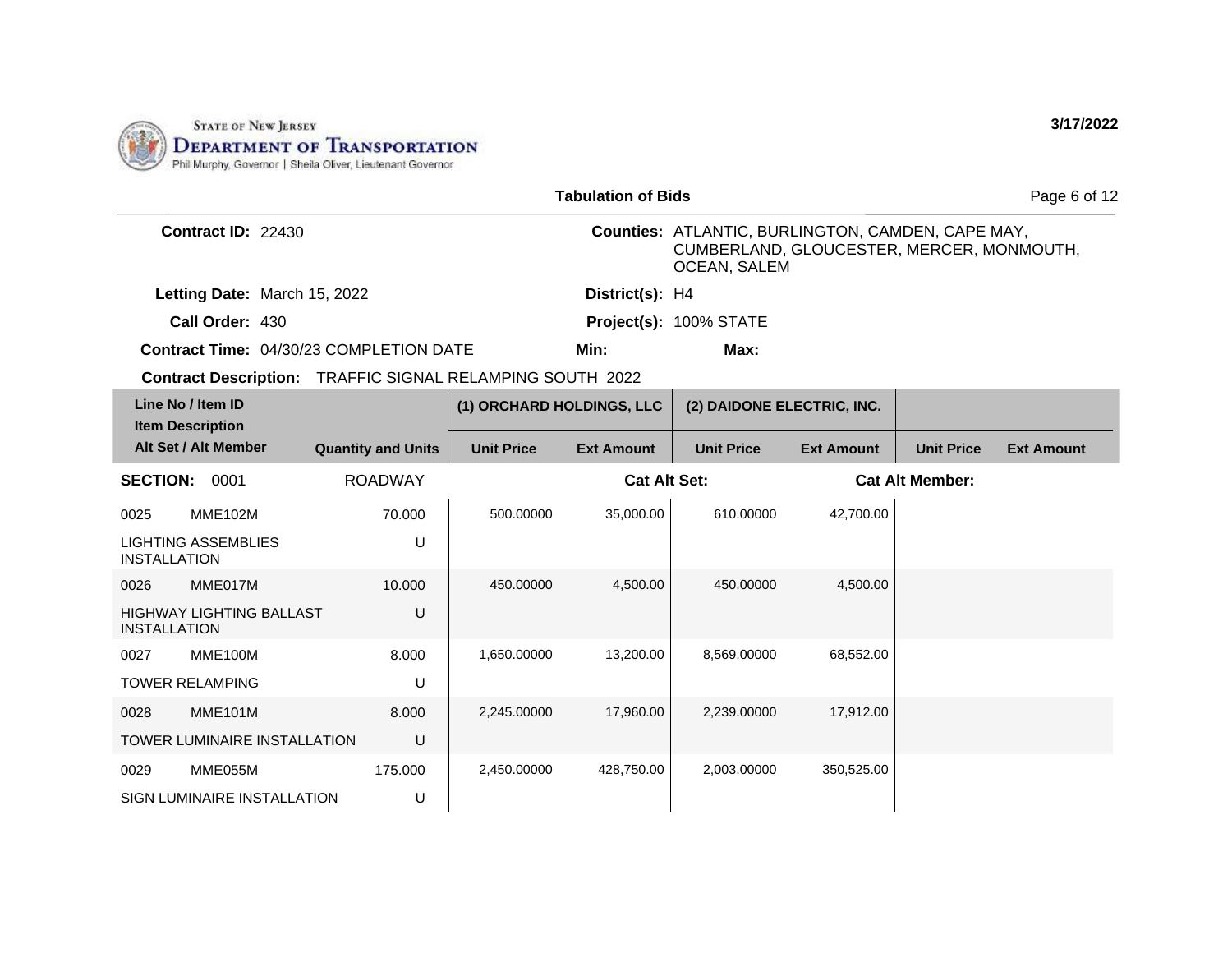

|                      | <b>Tabulation of Bids</b>                                 |                           |                |                           |                     |                                                                                                                       |                   |                        | Page 7 of 12      |
|----------------------|-----------------------------------------------------------|---------------------------|----------------|---------------------------|---------------------|-----------------------------------------------------------------------------------------------------------------------|-------------------|------------------------|-------------------|
|                      | <b>Contract ID: 22430</b>                                 |                           |                |                           |                     | Counties: ATLANTIC, BURLINGTON, CAMDEN, CAPE MAY,<br>CUMBERLAND, GLOUCESTER, MERCER, MONMOUTH,<br><b>OCEAN, SALEM</b> |                   |                        |                   |
|                      | Letting Date: March 15, 2022                              |                           |                |                           | District(s): H4     |                                                                                                                       |                   |                        |                   |
|                      | Call Order: 430                                           |                           |                |                           |                     | Project(s): 100% STATE                                                                                                |                   |                        |                   |
|                      | <b>Contract Time: 04/30/23 COMPLETION DATE</b>            |                           |                |                           | Min:                | Max:                                                                                                                  |                   |                        |                   |
|                      | Contract Description: TRAFFIC SIGNAL RELAMPING SOUTH 2022 |                           |                |                           |                     |                                                                                                                       |                   |                        |                   |
|                      | Line No / Item ID<br><b>Item Description</b>              |                           |                | (1) ORCHARD HOLDINGS, LLC |                     | (2) DAIDONE ELECTRIC, INC.                                                                                            |                   |                        |                   |
|                      | Alt Set / Alt Member                                      | <b>Quantity and Units</b> |                | <b>Unit Price</b>         | <b>Ext Amount</b>   | <b>Unit Price</b>                                                                                                     | <b>Ext Amount</b> | <b>Unit Price</b>      | <b>Ext Amount</b> |
| <b>SECTION: 0001</b> |                                                           |                           | <b>ROADWAY</b> |                           | <b>Cat Alt Set:</b> |                                                                                                                       |                   | <b>Cat Alt Member:</b> |                   |
| 0030                 | MME093M                                                   |                           | 2.000          | 460.00000                 | 920.00              | 1,206.00000                                                                                                           | 2,412.00          |                        |                   |
| $\mathsf X$          | LIGHTING ASSEMBLIES, TYPE L-R-                            |                           | U              |                           |                     |                                                                                                                       |                   |                        |                   |
| 0031                 | MME094M                                                   |                           | 2.000          | 460.00000                 | 920.00              | 1,206.00000                                                                                                           | 2,412.00          |                        |                   |
| <b>CF</b>            | LIGHTING ASSEMBLIES, TYPE L-R-                            |                           | U              |                           |                     |                                                                                                                       |                   |                        |                   |
| 0032                 | MME095M                                                   |                           | 2.000          | 950.00000                 | 1,900.00            | 1,969.00000                                                                                                           | 3,938.00          |                        |                   |
| $V-X$                | LIGHTING ASSEMBLIES, TYPE L-R-                            |                           | U              |                           |                     |                                                                                                                       |                   |                        |                   |
| 0033                 | MME096M                                                   |                           | 2.000          | 1,085.00000               | 2,170.00            | 1,994.00000                                                                                                           | 3,988.00          |                        |                   |
| MG                   | LIGHTING ASSEMBLIES, TYPE L-R-                            |                           | U              |                           |                     |                                                                                                                       |                   |                        |                   |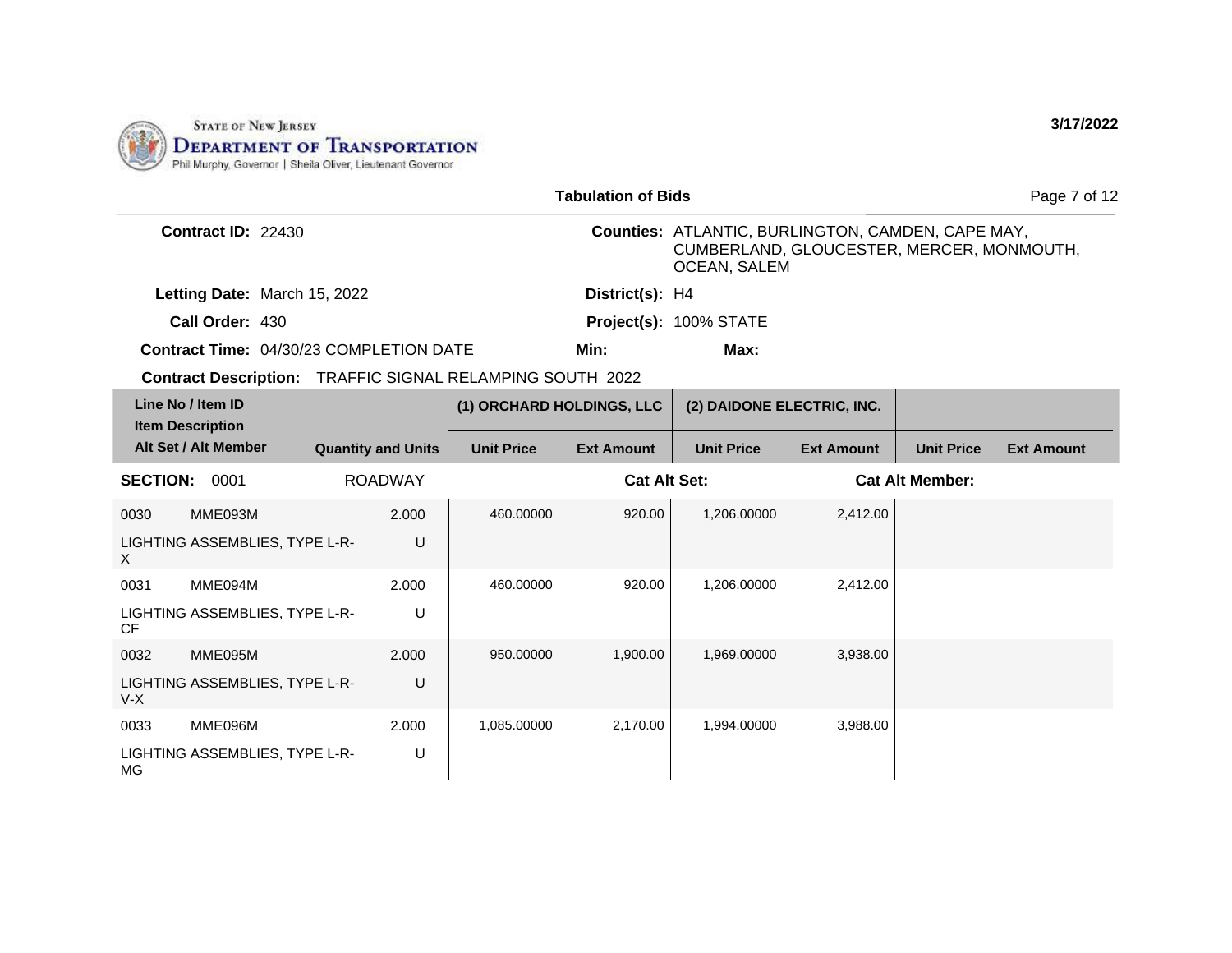

|                 |                                                           |                           |                           | <b>Tabulation of Bids</b> |                                                                                                                       |                   |                        | Page 8 of 12      |
|-----------------|-----------------------------------------------------------|---------------------------|---------------------------|---------------------------|-----------------------------------------------------------------------------------------------------------------------|-------------------|------------------------|-------------------|
|                 | Contract ID: 22430                                        |                           |                           |                           | Counties: ATLANTIC, BURLINGTON, CAMDEN, CAPE MAY,<br>CUMBERLAND, GLOUCESTER, MERCER, MONMOUTH,<br><b>OCEAN, SALEM</b> |                   |                        |                   |
|                 | Letting Date: March 15, 2022                              |                           |                           | District(s): H4           |                                                                                                                       |                   |                        |                   |
|                 | Call Order: 430                                           |                           |                           |                           | Project(s): 100% STATE                                                                                                |                   |                        |                   |
|                 | <b>Contract Time: 04/30/23 COMPLETION DATE</b>            |                           |                           | Min:                      | Max:                                                                                                                  |                   |                        |                   |
|                 | Contract Description: TRAFFIC SIGNAL RELAMPING SOUTH 2022 |                           |                           |                           |                                                                                                                       |                   |                        |                   |
|                 | Line No / Item ID<br><b>Item Description</b>              |                           | (1) ORCHARD HOLDINGS, LLC |                           | (2) DAIDONE ELECTRIC, INC.                                                                                            |                   |                        |                   |
|                 | Alt Set / Alt Member                                      | <b>Quantity and Units</b> | <b>Unit Price</b>         | <b>Ext Amount</b>         | <b>Unit Price</b>                                                                                                     | <b>Ext Amount</b> | <b>Unit Price</b>      | <b>Ext Amount</b> |
| <b>SECTION:</b> | 0001                                                      | <b>ROADWAY</b>            |                           | <b>Cat Alt Set:</b>       |                                                                                                                       |                   | <b>Cat Alt Member:</b> |                   |
| 0034            | MME097M                                                   | 2.000                     | 2,000.00000               | 4,000.00                  | 3,078.00000                                                                                                           | 6,156.00          |                        |                   |
| $U-W$           | LIGHTING ASSEMBLIES, TYPE L-R-                            | U                         |                           |                           |                                                                                                                       |                   |                        |                   |
| 0035            | MME098M                                                   | 2.000                     | 2,000.00000               | 4,000.00                  | 2,355.00000                                                                                                           | 4,710.00          |                        |                   |
| $U-P$           | LIGHTING ASSEMBLIES, TYPE L-R-                            | U                         |                           |                           |                                                                                                                       |                   |                        |                   |
| 0036            | <b>MME103M</b>                                            | 2.000                     | 440.00000                 | 880.00                    | 1,173.00000                                                                                                           | 2.346.00          |                        |                   |
| $40-Y$          | LIGHTING ASSEMBLIES, TYPE L-R-                            | U                         |                           |                           |                                                                                                                       |                   |                        |                   |
| 0037            | MME026M                                                   | 20.000                    | 60.00000                  | 1,200.00                  | 189.00000                                                                                                             | 3,780.00          |                        |                   |
|                 | BASE DOOR, TYPE L                                         | U                         |                           |                           |                                                                                                                       |                   |                        |                   |
| 0038            | MME027M                                                   | 5.000                     | 65.00000                  | 325.00                    | 299.00000                                                                                                             | 1,495.00          |                        |                   |
|                 | PEC REPLACEMENT                                           | U                         |                           |                           |                                                                                                                       |                   |                        |                   |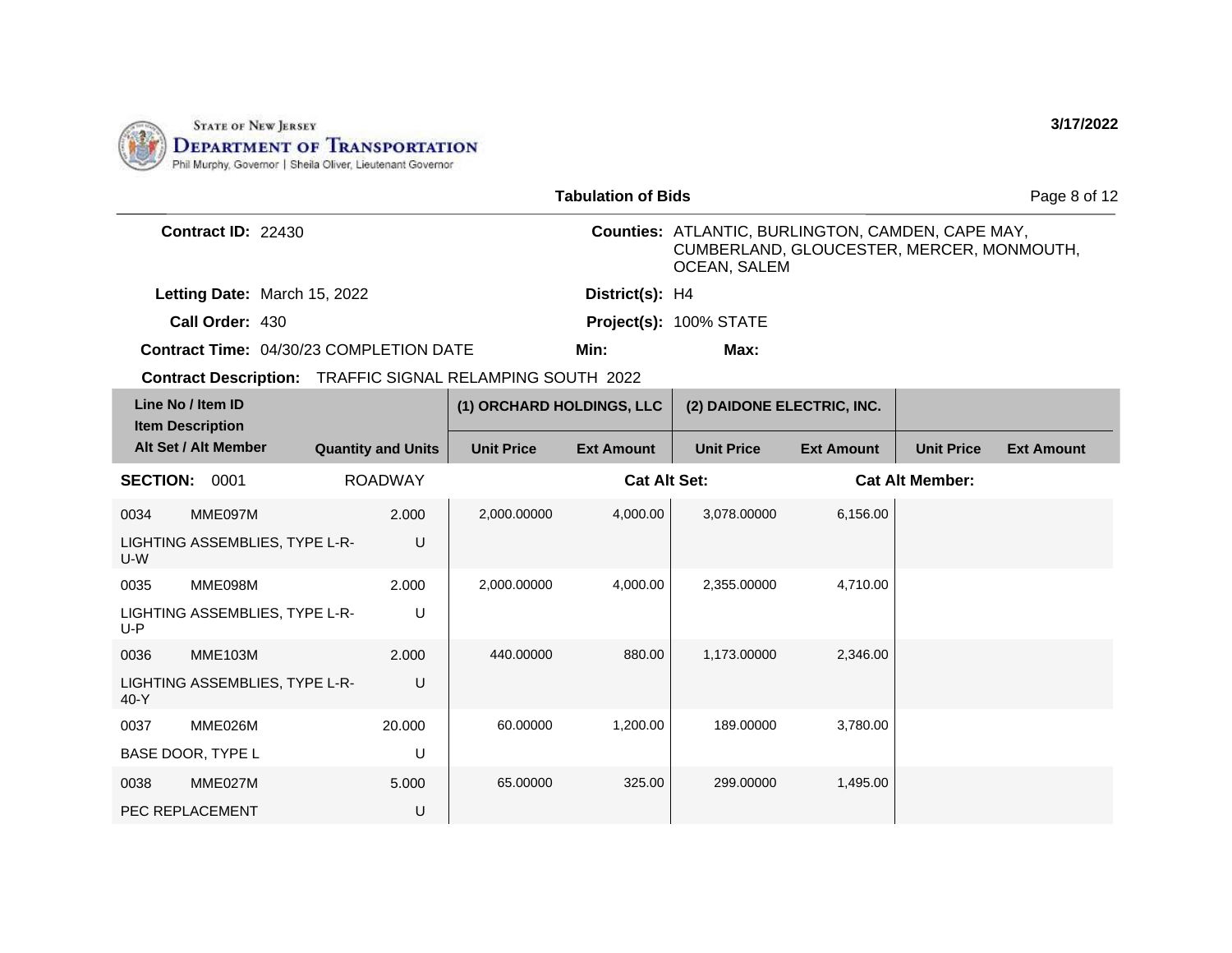

|                                              |                              |                                                           |                           | <b>Tabulation of Bids</b> |                                                                                                                       |                   |                        | Page 9 of 12      |
|----------------------------------------------|------------------------------|-----------------------------------------------------------|---------------------------|---------------------------|-----------------------------------------------------------------------------------------------------------------------|-------------------|------------------------|-------------------|
|                                              | <b>Contract ID: 22430</b>    |                                                           |                           |                           | Counties: ATLANTIC, BURLINGTON, CAMDEN, CAPE MAY,<br>CUMBERLAND, GLOUCESTER, MERCER, MONMOUTH,<br><b>OCEAN, SALEM</b> |                   |                        |                   |
|                                              | Letting Date: March 15, 2022 |                                                           |                           | District(s): H4           |                                                                                                                       |                   |                        |                   |
|                                              | Call Order: 430              |                                                           |                           |                           | Project(s): 100% STATE                                                                                                |                   |                        |                   |
|                                              |                              | <b>Contract Time: 04/30/23 COMPLETION DATE</b>            |                           | Min:                      | Max:                                                                                                                  |                   |                        |                   |
|                                              |                              | Contract Description: TRAFFIC SIGNAL RELAMPING SOUTH 2022 |                           |                           |                                                                                                                       |                   |                        |                   |
| Line No / Item ID<br><b>Item Description</b> |                              |                                                           | (1) ORCHARD HOLDINGS, LLC |                           | (2) DAIDONE ELECTRIC, INC.                                                                                            |                   |                        |                   |
| Alt Set / Alt Member                         |                              | <b>Quantity and Units</b>                                 | <b>Unit Price</b>         | <b>Ext Amount</b>         | <b>Unit Price</b>                                                                                                     | <b>Ext Amount</b> | <b>Unit Price</b>      | <b>Ext Amount</b> |
| <b>SECTION:</b>                              | 0001                         | <b>ROADWAY</b>                                            |                           | <b>Cat Alt Set:</b>       |                                                                                                                       |                   | <b>Cat Alt Member:</b> |                   |
| 0039                                         | MME011M                      | 10.000                                                    | 90.00000                  | 900.00                    | 197.00000                                                                                                             | 1,970.00          |                        |                   |
| BASE DOOR, TYPE T/C                          |                              | U                                                         |                           |                           |                                                                                                                       |                   |                        |                   |
| 0040                                         | MME012M                      | 10.000                                                    | 95.00000                  | 950.00                    | 205.00000                                                                                                             | 2,050.00          |                        |                   |
| BASE DOOR, TYPE K                            |                              | U                                                         |                           |                           |                                                                                                                       |                   |                        |                   |
| 0041                                         | MME013M                      | 10.000                                                    | 85.00000                  | 850.00                    | 189.00000                                                                                                             | 1,890.00          |                        |                   |
| BASE DOOR, TYPE P                            |                              | $\cup$                                                    |                           |                           |                                                                                                                       |                   |                        |                   |
| 0042                                         | MME085M                      | 45.000                                                    | 65.00000                  | 2,925.00                  | 120.00000                                                                                                             | 5,400.00          |                        |                   |
| <b>VISOR REPLACEMENT</b>                     |                              | U                                                         |                           |                           |                                                                                                                       |                   |                        |                   |
| 0043                                         | MMG055M                      | 100.000                                                   | 75.00000                  | 7,500.00                  | 120.00000                                                                                                             | 12,000.00         |                        |                   |
| <b>SCOOP TUNNEL VISOR</b>                    |                              | U                                                         |                           |                           |                                                                                                                       |                   |                        |                   |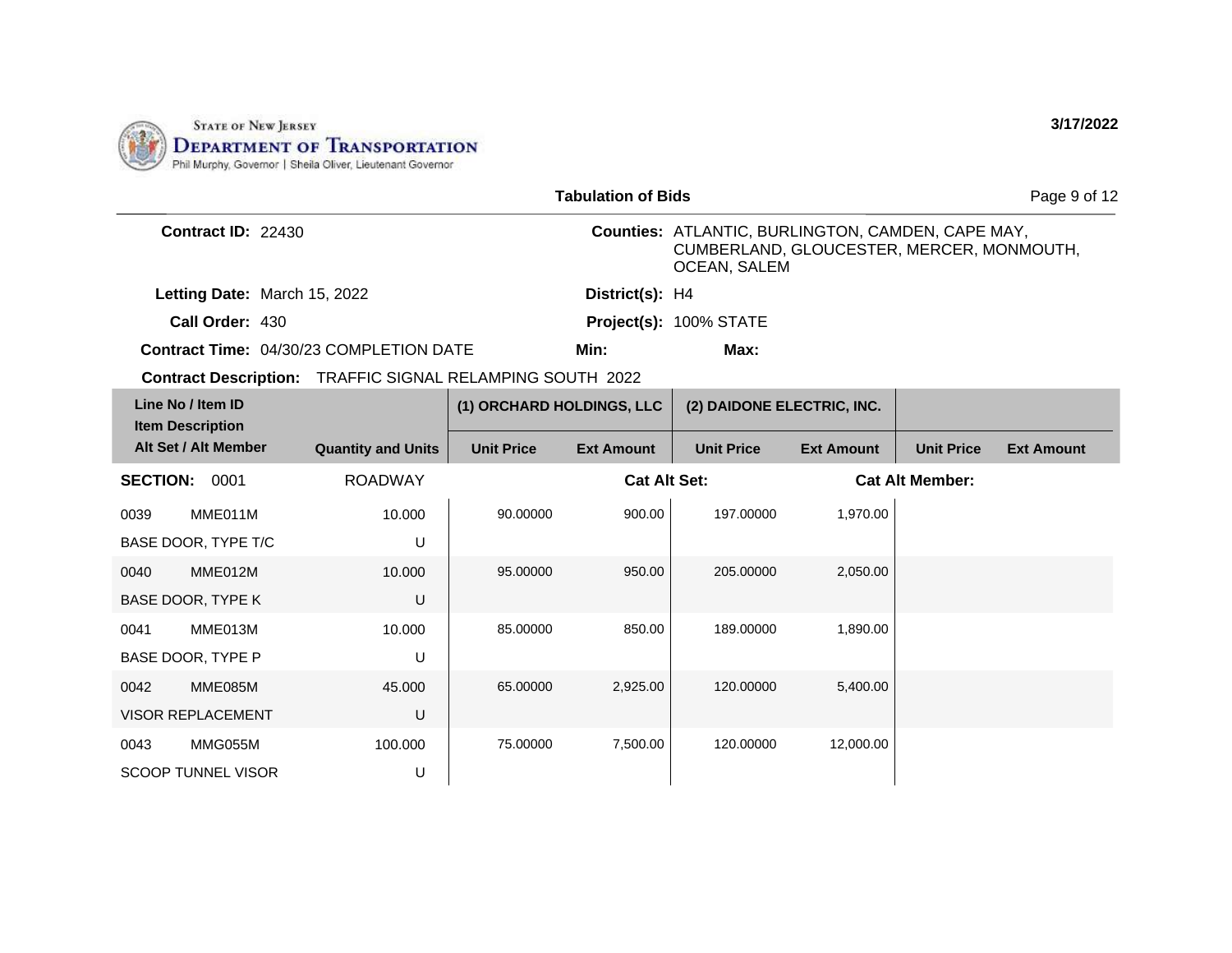

| <b>Tabulation of Bids</b>                                 |                           |                           |                     |                                                                                                                       |                   |                        | Page 10 of 12     |
|-----------------------------------------------------------|---------------------------|---------------------------|---------------------|-----------------------------------------------------------------------------------------------------------------------|-------------------|------------------------|-------------------|
| Contract ID: 22430                                        |                           |                           |                     | Counties: ATLANTIC, BURLINGTON, CAMDEN, CAPE MAY,<br>CUMBERLAND, GLOUCESTER, MERCER, MONMOUTH,<br><b>OCEAN, SALEM</b> |                   |                        |                   |
| Letting Date: March 15, 2022                              |                           |                           | District(s): H4     |                                                                                                                       |                   |                        |                   |
| Call Order: 430                                           |                           |                           |                     | Project(s): 100% STATE                                                                                                |                   |                        |                   |
| <b>Contract Time: 04/30/23 COMPLETION DATE</b>            |                           |                           | Min:                | Max:                                                                                                                  |                   |                        |                   |
| Contract Description: TRAFFIC SIGNAL RELAMPING SOUTH 2022 |                           |                           |                     |                                                                                                                       |                   |                        |                   |
| Line No / Item ID<br><b>Item Description</b>              |                           | (1) ORCHARD HOLDINGS, LLC |                     | (2) DAIDONE ELECTRIC, INC.                                                                                            |                   |                        |                   |
| Alt Set / Alt Member                                      | <b>Quantity and Units</b> | <b>Unit Price</b>         | <b>Ext Amount</b>   | <b>Unit Price</b>                                                                                                     | <b>Ext Amount</b> | <b>Unit Price</b>      | <b>Ext Amount</b> |
| <b>SECTION: 0001</b>                                      | <b>ROADWAY</b>            |                           | <b>Cat Alt Set:</b> |                                                                                                                       |                   | <b>Cat Alt Member:</b> |                   |
| MME068M<br>0044                                           | 50.000                    | 110.00000                 | 5,500.00            | 261.00000                                                                                                             | 13,050.00         |                        |                   |
| <b>LED TYPE R-ARROW-R</b>                                 | $\cup$                    |                           |                     |                                                                                                                       |                   |                        |                   |
| MME069M<br>0045                                           | 50,000                    | 110.00000                 | 5,500.00            | 261.00000                                                                                                             | 13.050.00         |                        |                   |
| LED TYPE A-ARROW-R                                        | U                         |                           |                     |                                                                                                                       |                   |                        |                   |
| MME070M<br>0046                                           | 50.000                    | 110.00000                 | 5,500.00            | 261.00000                                                                                                             | 13,050.00         |                        |                   |
| <b>LED TYPE G-ARROW-R</b>                                 | $\cup$                    |                           |                     |                                                                                                                       |                   |                        |                   |
| MME071M<br>0047                                           | 45,000                    | 165.00000                 | 7,425.00            | 333.00000                                                                                                             | 14,985.00         |                        |                   |
| LED TYPE A/G-ARROW-R                                      | U                         |                           |                     |                                                                                                                       |                   |                        |                   |
| MME091M<br>0048                                           | 425,000                   | 350.00000                 | 148,750.00          | 648.00000                                                                                                             | 275,400.00        |                        |                   |
| LED TYEP 12 RAG                                           | U                         |                           |                     |                                                                                                                       |                   |                        |                   |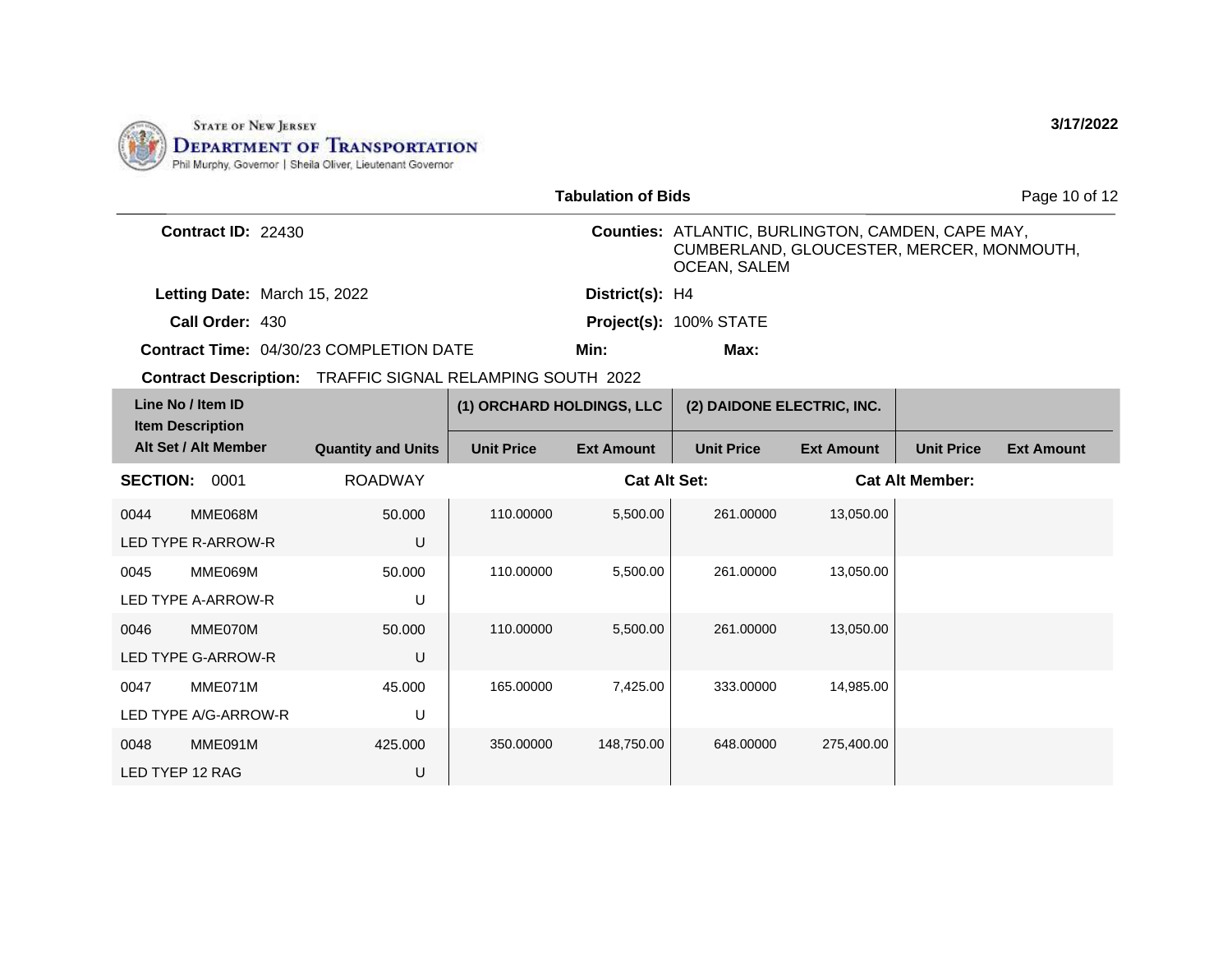

|                                              |                                     |                                                                  |                           | <b>Tabulation of Bids</b> |                                                                                                                              |                   |                        | Page 11 of 12     |
|----------------------------------------------|-------------------------------------|------------------------------------------------------------------|---------------------------|---------------------------|------------------------------------------------------------------------------------------------------------------------------|-------------------|------------------------|-------------------|
|                                              | Contract ID: 22430                  |                                                                  |                           |                           | <b>Counties: ATLANTIC, BURLINGTON, CAMDEN, CAPE MAY,</b><br>CUMBERLAND, GLOUCESTER, MERCER, MONMOUTH,<br><b>OCEAN, SALEM</b> |                   |                        |                   |
|                                              | Letting Date: March 15, 2022        |                                                                  |                           | District(s): H4           |                                                                                                                              |                   |                        |                   |
|                                              | Call Order: 430                     |                                                                  |                           |                           | Project(s): 100% STATE                                                                                                       |                   |                        |                   |
|                                              |                                     | <b>Contract Time: 04/30/23 COMPLETION DATE</b>                   |                           | Min:                      | Max:                                                                                                                         |                   |                        |                   |
|                                              |                                     | <b>Contract Description: TRAFFIC SIGNAL RELAMPING SOUTH 2022</b> |                           |                           |                                                                                                                              |                   |                        |                   |
| Line No / Item ID<br><b>Item Description</b> |                                     |                                                                  | (1) ORCHARD HOLDINGS, LLC |                           | (2) DAIDONE ELECTRIC, INC.                                                                                                   |                   |                        |                   |
|                                              | Alt Set / Alt Member                | <b>Quantity and Units</b>                                        | <b>Unit Price</b>         | <b>Ext Amount</b>         | <b>Unit Price</b>                                                                                                            | <b>Ext Amount</b> | <b>Unit Price</b>      | <b>Ext Amount</b> |
| <b>SECTION:</b>                              | 0001                                | <b>ROADWAY</b>                                                   |                           | <b>Cat Alt Set:</b>       |                                                                                                                              |                   | <b>Cat Alt Member:</b> |                   |
| 0049                                         | MME092M                             | 350.000                                                          | 340.00000                 | 119,000.00                | 631.00000                                                                                                                    | 220,850.00        |                        |                   |
| LED TYPE 8 RAG                               |                                     | U                                                                |                           |                           |                                                                                                                              |                   |                        |                   |
| 0050                                         | <b>MME139M</b>                      | 40.000                                                           | 210.00000                 | 8,400.00                  | 421.00000                                                                                                                    | 16,840.00         |                        |                   |
|                                              | <b>ADA Push Button Installation</b> | U                                                                |                           |                           |                                                                                                                              |                   |                        |                   |
| 0051                                         | MME015M                             | 3.000                                                            | 340.00000                 | 1,020.00                  | 421.00000                                                                                                                    | 1,263.00          |                        |                   |
|                                              | PEDESTRIAN LED INSTALLATION         | U                                                                |                           |                           |                                                                                                                              |                   |                        |                   |
| 0052                                         | MMG056M                             | 24.000                                                           | 750.00000                 | 18,000.00                 | 1,673.00000                                                                                                                  | 40,152.00         |                        |                   |
| <b>CRANE</b>                                 |                                     | MH                                                               |                           |                           |                                                                                                                              |                   |                        |                   |
| 0053                                         | <b>MME149M</b>                      | 40.000                                                           | 3,400.00000               | 136,000.00                | 1,695.00000                                                                                                                  | 67,800.00         |                        |                   |
|                                              | POLE BRIDGE REPLACEMENT             | <b>EACH</b>                                                      |                           |                           |                                                                                                                              |                   |                        |                   |
| <b>Section Totals:</b>                       |                                     |                                                                  |                           | \$1,497,933.00            |                                                                                                                              | \$1,698,000.00    |                        |                   |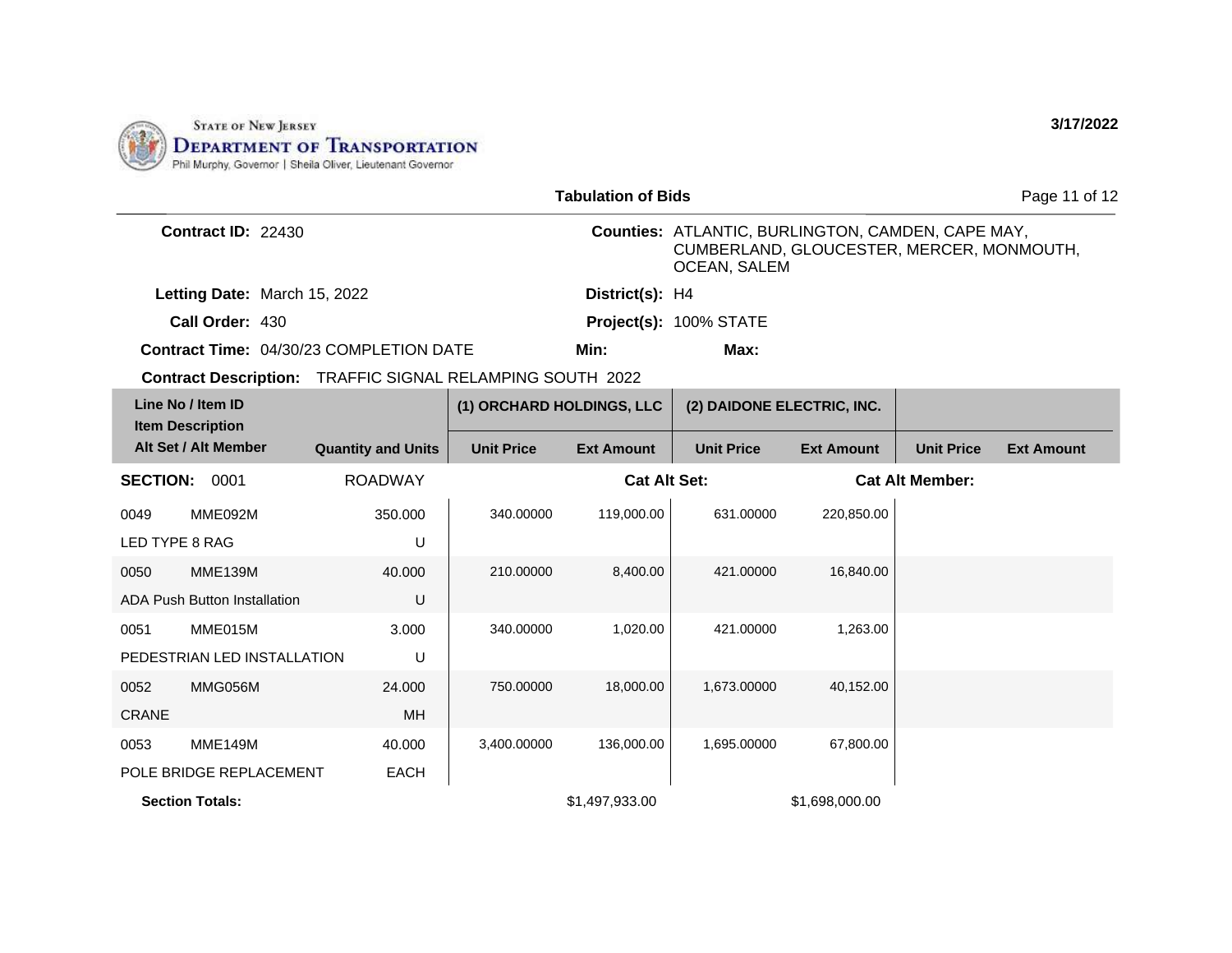

|                           |                                                | <b>Tabulation of Bids</b>                                        |                                                                                                                       | Page 12 of 12 |
|---------------------------|------------------------------------------------|------------------------------------------------------------------|-----------------------------------------------------------------------------------------------------------------------|---------------|
| <b>Contract ID: 22430</b> |                                                |                                                                  | <b>Counties: ATLANTIC, BURLINGTON, CAMDEN, CAPE MAY,</b><br>CUMBERLAND, GLOUCESTER, MERCER, MONMOUTH,<br>OCEAN, SALEM |               |
|                           | Letting Date: March 15, 2022                   | District(s): H4                                                  |                                                                                                                       |               |
| Call Order: 430           |                                                |                                                                  | Project(s): 100% STATE                                                                                                |               |
|                           | <b>Contract Time: 04/30/23 COMPLETION DATE</b> | Min:                                                             | Max:                                                                                                                  |               |
|                           |                                                | <b>Contract Description: TRAFFIC SIGNAL RELAMPING SOUTH 2022</b> |                                                                                                                       |               |
|                           | <b>Contract Totals</b>                         | \$1,497,933.00                                                   | \$1,698,000.00                                                                                                        |               |
|                           | <b>Cost Plus Time Totals</b>                   | \$1,497,933.00                                                   | \$1,698,000.00                                                                                                        |               |
|                           | () indicates item is bid as Lump Sum           |                                                                  |                                                                                                                       |               |